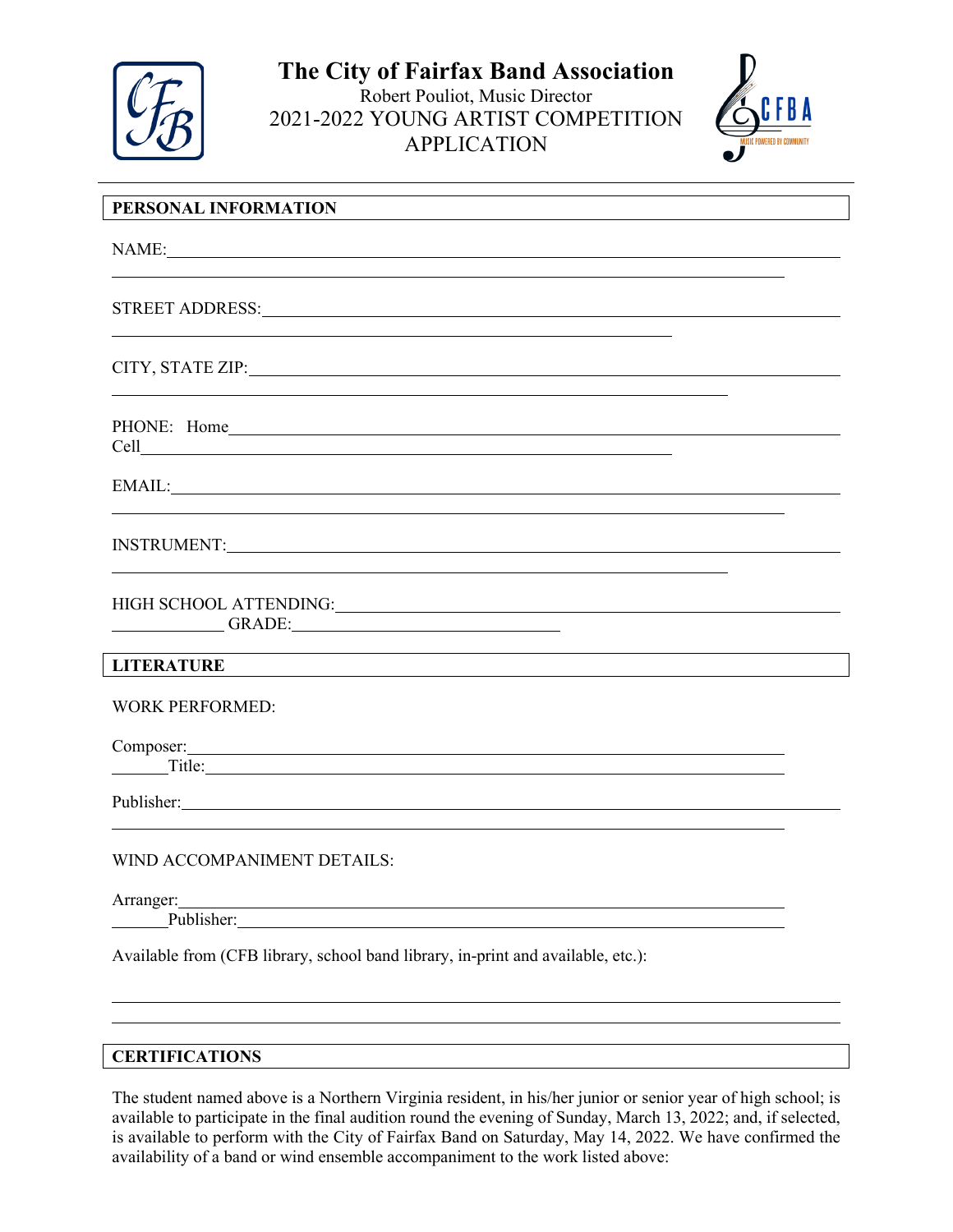| <b>STUDENT:</b>              |             |  |
|------------------------------|-------------|--|
|                              | <b>DATE</b> |  |
| PARENT OR GUARDIAN:          |             |  |
| <b>DATE</b>                  |             |  |
| <b>SCHOOL BAND DIRECTOR:</b> |             |  |
| <b>DATE</b>                  |             |  |

*Return completed application and audiotape or CD, postmarked by February 18 to: The City of Fairfax Band Association, Inc. Young Artist Competition P.O. Box 1306 Fairfax, VA 22038-1306*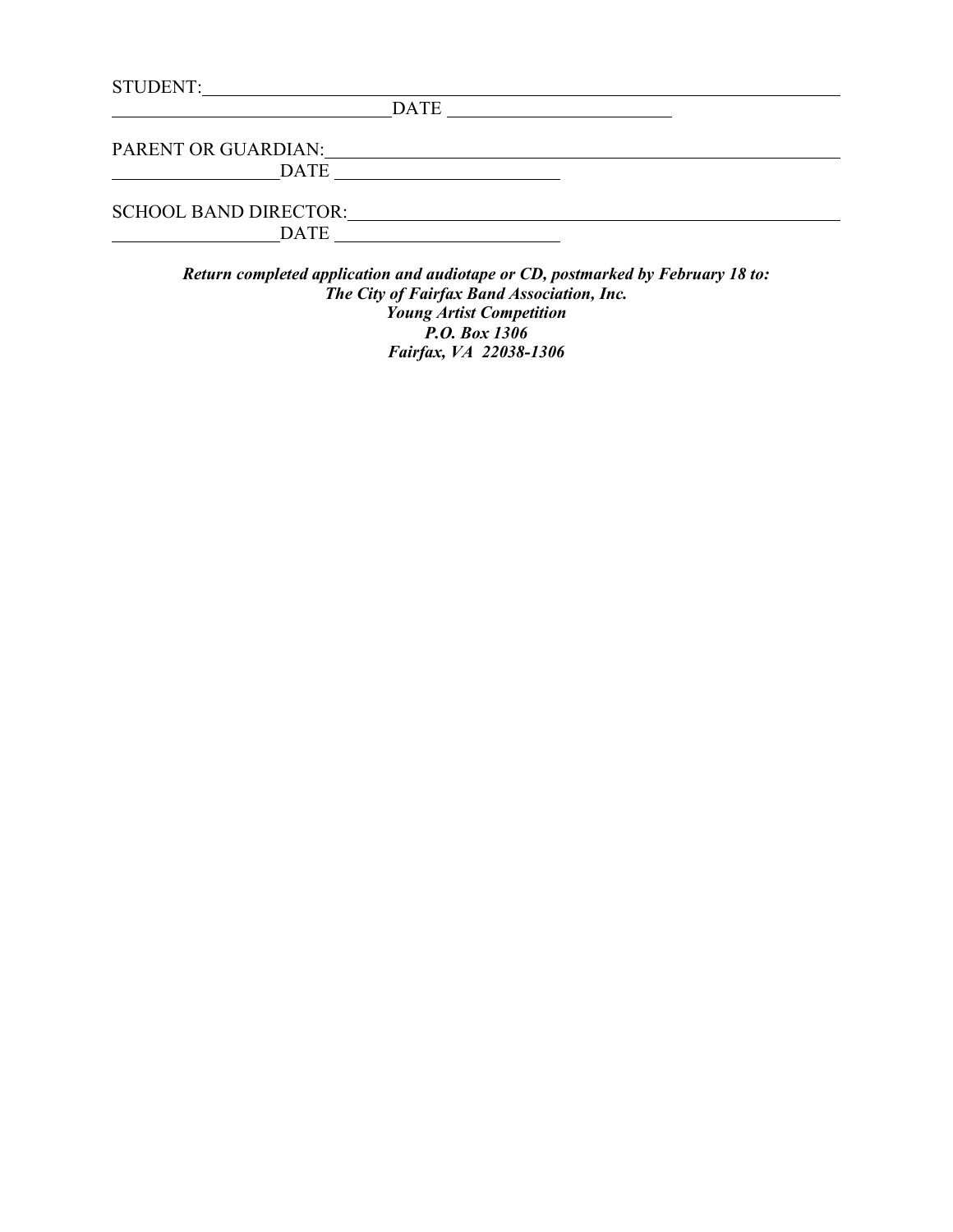# **The City of Fairfax Band Association** Robert Pouliot, Music Director 2021-2022 YOUNG ARTIST COMPETITION

## **ELIGIBILITY**

The competition is open to Northern Virginia residents in their junior or senior year of high school. Students must:

- 1. Be active with their high school band or orchestra program or home-schooled students who are active and regular participants in a community or youth performing ensemble
- 2. Play a standard band woodwind, brass or percussion instrument
- 3. Have a prepared selection which is readily available in a band accompaniment form (see below)
- 4. Be available and be willing to commit, if selected as a finalist, to the competition auditions at 7:00 pm, on Sunday, March 13, 2022.
- 5. Be available and be willing to commit, if selected, to a performance date of Saturday, May 14, 2022.

Prior year award winners are ineligible for the current year's competition.

## **LITERATURE**

The literature performed must be representative of the student's ability on his or her instrument and must be available in a band accompaniment form. "Available" is defined as:

- 1. In print and readily available for retail purchase or rental, or
- 2. Currently available in the City of Fairfax Band library, or
- 3. Obtainable from the student's school band library, or
- 4. Otherwise provided by the student

A pre-approved list of eligible repertoire is available at www.fairfaxband.org. However, student may perform any work that meets the above criteria. If a work is not on the approved list, **the student must have his or her band director or private teacher certify the existence and availability of the accompaniment. Failure to certify such availability will result in disqualification.** Student questions regarding repertoire should be directed to the band office at (571) 336-2322.

Please note: existence of the accompaniment in a U.S. military band arrangement is NOT acceptable, unless the student obtains prior clearance from the military band to obtain the arrangement. Under current law, the City of Fairfax Band is not able to secure permission from the government for "special" military band arrangements.